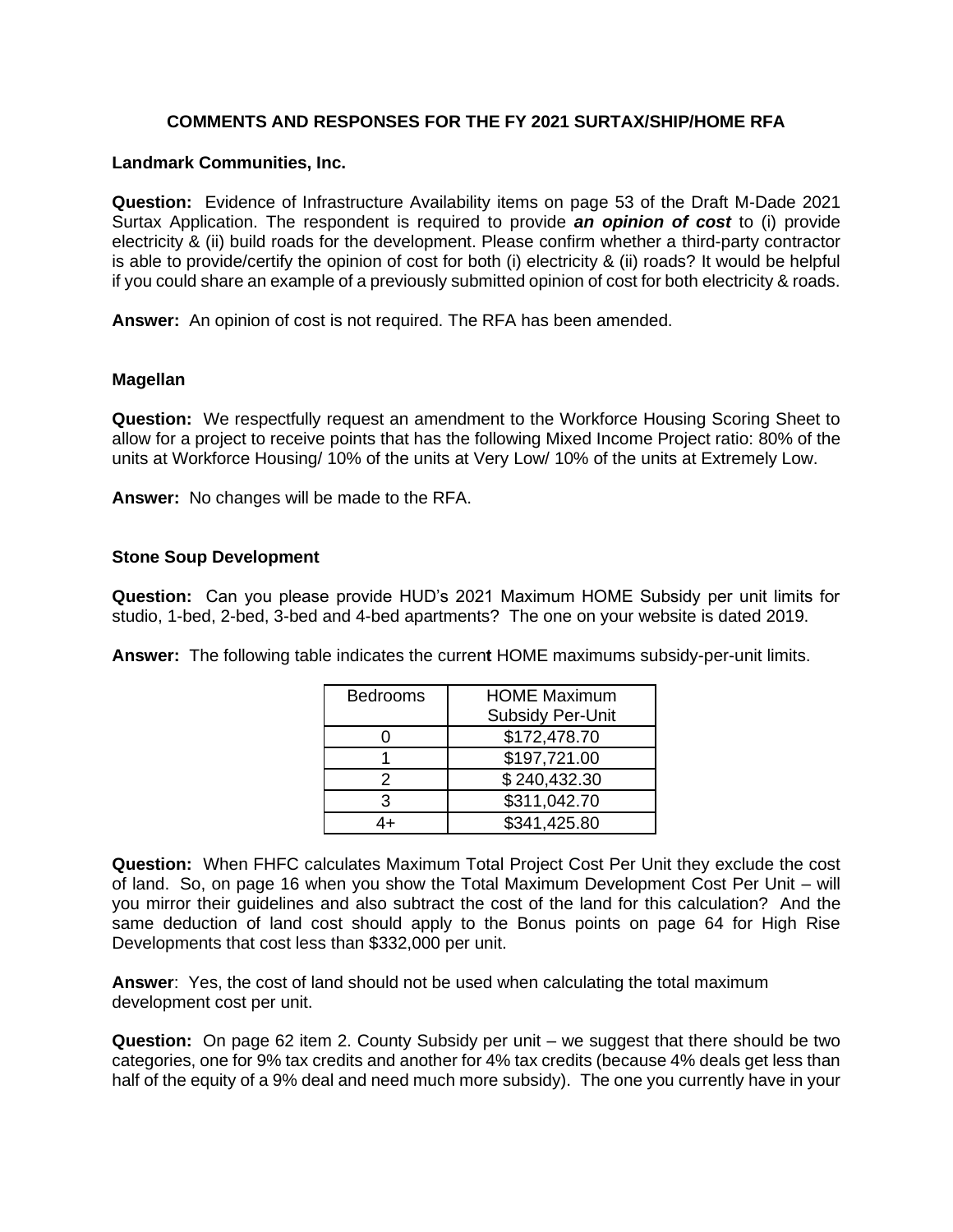draft should be used only for 9% funded deals and we suggest the following for 4% tax credit deals (and perhaps including other non-tax credit financed deals).

| Less than or equal to \$50,000 per unit<br>16 points |           |
|------------------------------------------------------|-----------|
| \$50,001 - \$60,000 per unit                         | 12 points |
| \$60,001 - \$70,000 per unit                         | 10 points |
| Greater than \$70,001 per unit                       | 8 points  |

**Answer:** PHCD has amended the RFA for 4% tax credit deals as follows:

| Less than or equal to \$50,000 per unit | 8 points |
|-----------------------------------------|----------|
| \$50,001 - \$60,000 per unit            | 6 points |
| \$60,001 - \$70,000 per unit            | 5 points |
| Greater than \$70,001 per unit          | 4 points |

**Question:** Your RFA only gives Bonus points for being near rapid transit. However, FHFC gives proximity points for being near bus stops. Please consider the following:

 $1/16$  mile or less from a bus stop = 10 points  $1/8$  mile or less from a bus stop = 8 points  $1/4$  mile or less from a bus stop = 6 points  $1/2$  mile or less from a bus stop = 4 points 1 mile or less from a bus stop = 2 points More than 1 mile from a bus stop  $=$  zero points

**Answer:** For purposes of this RFA, bonus points are tied to the County's current comprehensive rapid transit SMART Plan.

# **Pinnacle**

**Question:** Non‐Affiliated General Contractors - this item, currently worth one point, seems counterintuitive to the current market. With rising construction costs, it is advantageous to have an in‐house GC that can help control pricing. Further, if the concern at the time of inclusion of this particular item was monitoring GC costs, there is now a separate GC cost certification (required by Florida Housing Finance Corporation for any developments that include FHFC funds), audited by third party professionals, that outlines all GC expenditures. There is therefore a higher level of scrutiny on all contractors regardless of whether they are affiliated with the developer.

**Answer:** Thank you for providing this comment. There will be no changes to this RFA, however, we will consider this comment for future RFAs.

**Question:** RER Pre‐Application Meeting - we would suggest there be a separate option for an approved ASPR. An approved ASPR indicates that a pre‐application meeting has already been held and not only have all issues been resolved, but the applicant has taken the final step of submitting the complete ASPR package (including landscaping, lighting plans, traffic study, etc.). and the ASPR has been finalized and approved by the County. This clearly indicates a superior level of shovel‐ready preparedness. We would propose 10 points if you're able to provide a copy of the letter stating that the ASPR has been approved (it's provided with the stamped approved set).

**Answer:** The RFA has been updated to include points for an ASPR.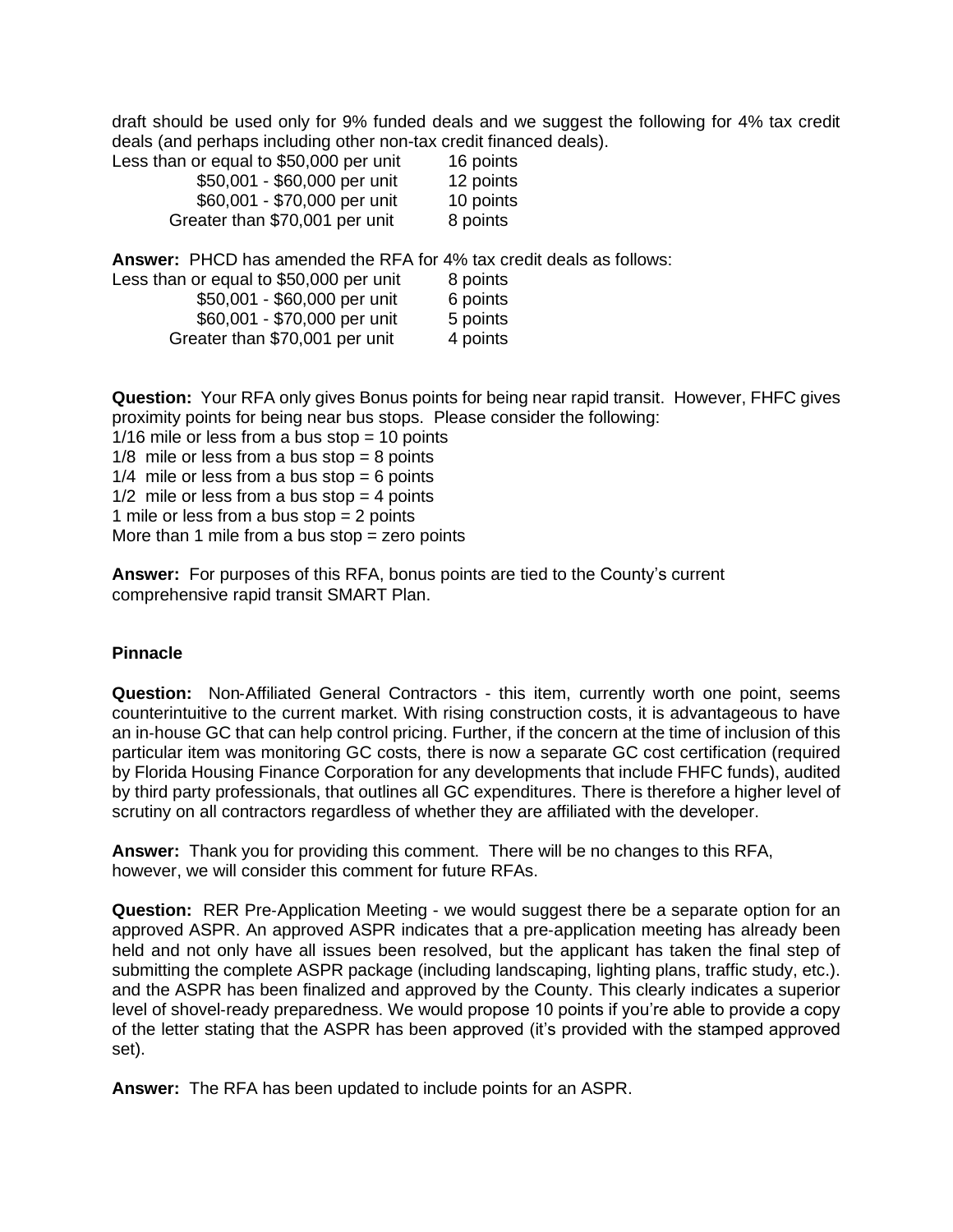**Question:** Crime Preventative Measures - the Real‐time Security Integration System is entirely new for many in the development community. Time is needed to understand how the system is implemented, what the costs are, etc. We would suggest that perhaps this is something that could be included in next year's application, thereby giving everyone the opportunity to do further research and providing the greatest chance of long-term success.

**Answer:** The application provides bonus points for developments that include a Real‐time Security Integration System. It is not a requirement.

**Suggestion:** Internet, WiFi and Cable - We understand the scoring preference provided to those developments that have Wi-fi and internet in the units as these provide access to educational information, news, etc. However, providing free cable does not seem to provide the same educational benefits and yet adds an additional financial burden to the development. Further, cable is becoming an increasingly outdated form of entertainment as many are choosing to "unplug" from cable and use streaming access to obtain all forms of information and entertainment programming. We would therefore request removing cable access from this scoring item.

**Answer:** There will be no changes to the RFA**.**

#### **Centennial Management Group**

**Suggestion:** Points for Developments Ineligible for 1.3 Basis Boost -Depending on funding source, a tax credit basis boost of 1.3 is granted in QCTs, DDAs and various designated Areas of Opportunity. Some geographic locations are not eligible for any such boost. Applications for development in these disadvantaged areas have the greatest need for gap funding of all. The lack of boost represents millions of dollars lost. Example:

| 125 units | Basis \$27,5000,000          | 1.3 Boost | \$13,584,000 in equity |
|-----------|------------------------------|-----------|------------------------|
| 125 units | Basis \$27,5000,000 No Boost |           | \$10,449,000 in equity |
| 125 units | Funding Less when No Boost   |           | \$3,135,000 in equity  |

We propose awarding 10 points to applications with no boost to help level the playing field and help developments that may otherwise not happen.

**Answer:** The current solicitation has been amended to include points for 4% tax credit deals.

**Suggestion:** Points for Greater Need - The County's RAD solicitation (WOPR-01295-01) required a financing plan with no competitive funds. Yet 4% deals without competitive funds do not receive any points for "firm containments". This conflict in goals effectively punishes RAD developments that l) complied with this WOPR directive and 2) have the greatest need for gap funding. We propose awarding 10 points to incentivize RAD projects that were not awarded competitive funding.

**Answer:** The current solicitation has been amended to include points for 4% tax credit deals.

**Question:** Scoring Item 2 -Leveraging - to promote more efficient use of County funds, we suggest increasing the advantage of lower leverage scores as follows: Less than or equal to \$25,000 per unit 20 points \$25,001 - \$40,000 per unit 10 points \$40,001 - \$50,000 per unit *5* points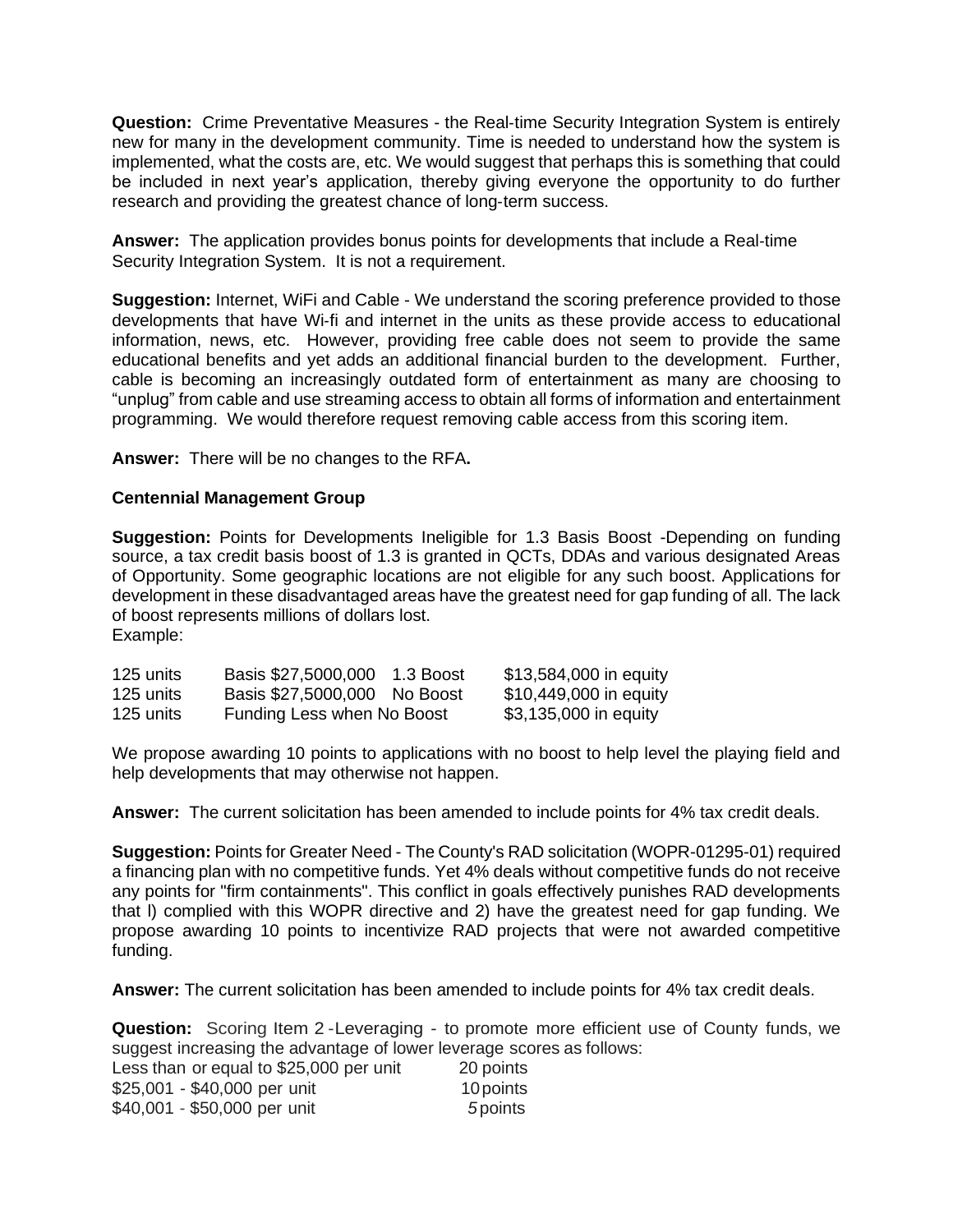Greater than \$50,000 per unit 0 points

The greater the leveraging of County funds, the more units will be built.

**Answer:** Although we agree with leveraging, we must balance with the need to fund the maximum number of projects.

**Suggestion:** Proximity to Transit Bonus Points - awarding 9 points for 1/10<sup>th</sup> mile distance and only *5* points for mile is too big of a differentiation between options that both provide convenient access. We propose:

| 1/2 mile or less  | 7 points |
|-------------------|----------|
| 1/4 mile or less  | 8 points |
| 1/10 mile or less | 9 points |

**Answer:** We believe the scoring is appropriate. There will be no changes to the RFA.

**Question:** Firm Commitments Bonus Points – awarding 10 points for a firm FHFC commitment for 9% tax credits appears counterintuitive as the 9% HC deals already have the most complete financing in place and thus has the least need for gap funding. 4% HC deals on the other hand are often entirely dependent on gap funding to become feasible. Assisting 4% deals will help make additional developments viable. 9% deals should not be given points at all. We propose reversing the scoring schedule, awarding the most points to applicants with the smallest non-County Commitments and the fewest to those with the largest non-County Commitments. And 0 points to 9% HC deals.

**Answer:** The current solicitation has been amended to include points for 4% tax credit deals.

**Question:** Efficient Building Cost Bonus Points - It does not make sense to give high rise developments a competitive advantage over other development types. The Total Development Cost Limit is different for each type, so anyone who comes in below the limit for its type should be equally awarded with points.

**Answer:** The current solicitation has been amended to include garden style and mid-rise building types.

## **Figgers Communication Inc.**

**Suggestion:** Upon reviewing the FY 2021 RFA below are a few points that would greatly improve the required Broadband internet service for each unit:

- Design a mesh Wi-Fi network across the entire development.
- Have Lan connection available in every unit.
- Have an SSID for tenants for secure web browsing, and banking.
- Have quest access for (2) per unit. This ensures the network does not have people off the premises using free internet.
- Have priority DNS for Healthcare, and Education websites on the net.
- Allow VLTE to enhance cellular strength in the entire development, units, elevators, and other cellular signal areas for concern across the WAN.
- Push Notifications to come across every cellular, laptop device that is connected to the broadband network in the entire development. This enhances emergency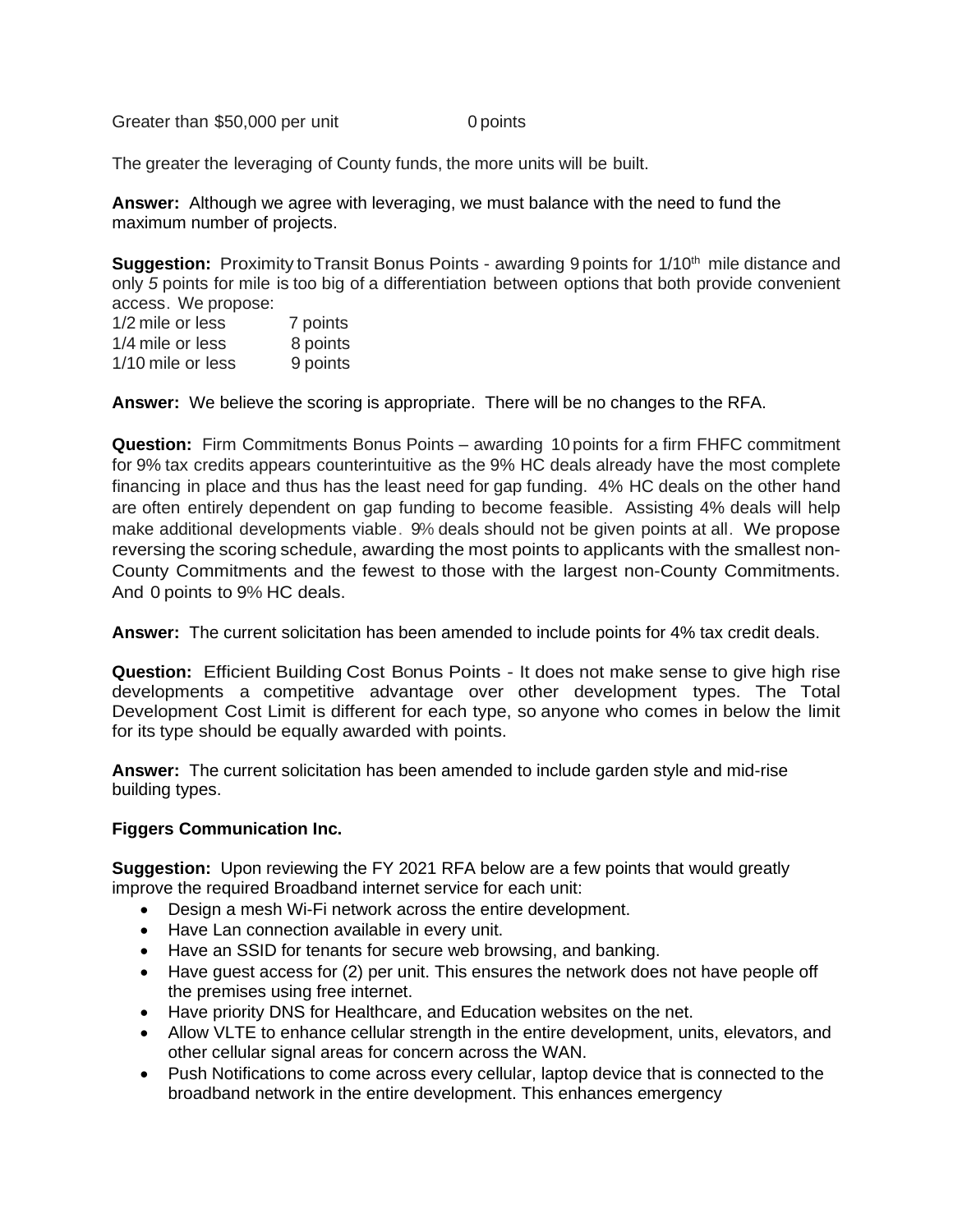communication, in rapid response time imminently in case of 911 emergency, or weather notifications.

- The RFA should be in line with the concepts and principles of Mayor Cava's Diversity Inclusion and Equity initiative.
- As a Bonus point. Any resident 55 older provided a free cell phone and service to residents that allows them to directly connect to their doctors using Telehealth.
- As a Bonus point. Free cell phone and service to residents that are at or below the Federal poverty guideline.

**Answer:** These recommendations will be reviewed, and some may be incorporated in future RFA's. Your thoughtful comment is appreciated.

## **Talcolcy Economic Development Corp**

**Question:** Please confirm if separate funding sources are available for new construction and rehabilitation, it appears from the scoring that this is the case (i.e. Preservation projects are not competing against New Construction projects); however, we are not sure? If Preservation projects are competing for the same funds as New Construction, will PHCD revised the scoring for Permit Documents for rehabilitation projects to match the scoring for new construction?

**Answer:** The funding sources for new construction and rehabilitation projects are the same. The RFA favors new construction because it increases the pool of housing units rather than the rehabilitation of existing units.

**Question:** Under the Section Projects with FHFC or other Non-County firm commitments, we note no scoring criteria for 4% LIHTC commitments. We recommend this section be revised to include the same 10 points given to 9% LIHTC projects.

**Answer:** The current solicitation has been amended to include garden style and mid-rise building types.

**Question:** FHFC requires developers as a threshold matter to have a minimum of \$250,000 in local government support. Currently, PHCD provides this support in the form of an impact fee waiver; since Preservation projects are not subject to impact fees, how does PHCD intend to support these developments to assist them in meeting this threshold requirement?

**Answer:** PHCD will review with FHFC and issue guidance.

**Question:** Is the \$197,100/unit threshold inclusive of land and building acquisition?

**Answer:** The cost of land should not be used when calculating the total maximum development cost per unit.

**Question:** At the front door of our proposed elderly preservation project is the Public Bus Rapid Transit Stop, the City of Miami Free Trolley, and the Edmunson Transit Center is just 3 minutes away. We believe that PHCD should give Elderly Preservation projects Bonus Points for their proximity to these types of Rapid Transit Services, just as FHFC does.

**Answer:** The RFA has been amended to include 2 points for Elderly developments located near Transit (HUB) Centers.